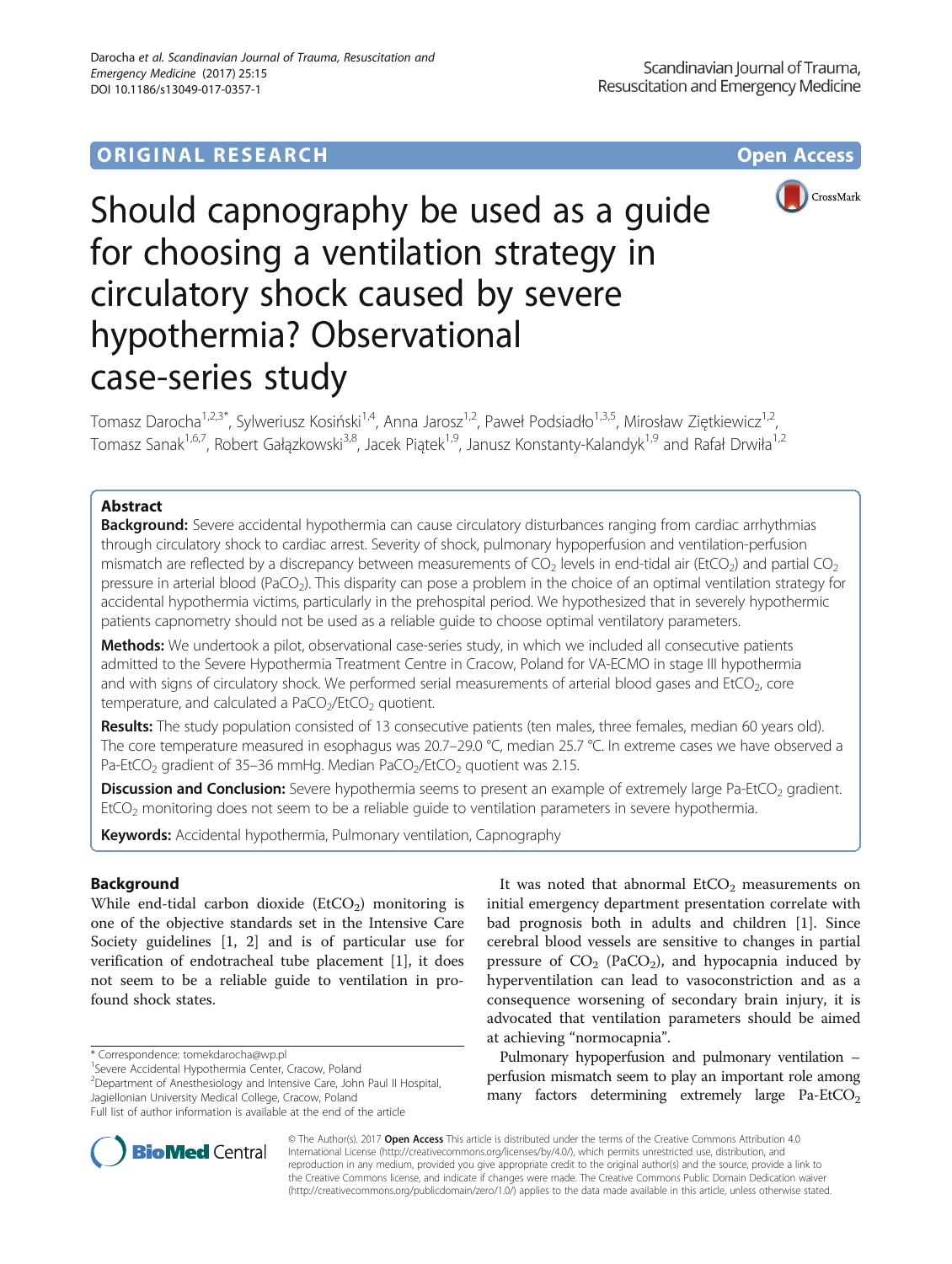<span id="page-1-0"></span>gradient observed in severe hypothermia victims. This discrepancy is further aggravated by a drop in blood temperature itself.

There is no published data on Pa-EtCO<sub>2</sub> gradient and reliability of  $ECO<sub>2</sub>$  measurement in severe hypothermia. Based on our experience we hypothesize that in severely hypothermic patients capnometry should not be used as a reliable guide to choose optimal ventilatory parameters.

# Methods

We carried out a retrospective observational case-series study. All patients admitted to the Severe Hypothermia Treatment Centre (SHTC-Cracow, Poland) with stage III hypothermia, that still had a circulation and features of shock, were enrolled [\[3](#page-3-0)]. All data analyzed was collected on admission. The measurement of the central temperature (Tc) was taken in the lower third esophagus, using single-use Smiths Medical 12Fr probes, coupled with a SpaceLab cardiomonitor. The value of  $E<sub>1</sub>ECO<sub>2</sub>$  was estimated from the main stream with the use of a capnometer from the SpaceLab monitoring system.

Blood tests were assayed by routine automated laboratory techniques (Radiometer Copenhagen model ABL80). Blood gas analyses according to alpha-stat (blood gases measured at 37 °C ) were performed in the central hospital laboratory, certified with a program by RIQAS (Randox Quality Assessment Scheme, UK). Simple plotting of PaCO<sub>2</sub> against  $EtCO<sub>2</sub>$  was performed. The study was approved by the Local Ethical Committee of the John Paul II Hospital in Cracow.

# Results

The study population consisted of 13 patients (ten males, three females, median 60 age years). The core temperature measured in the oesophagus was 20.7–29 °C, median 25.7 °C. PaCO<sub>2</sub> values varied between 17 to 53,1 mmHg (median 25.5 mmHg), and  $EtCO<sub>2</sub>$  from 12 to 19 mmHg (median 17 mmHg).

In extreme cases we have observed a Pa-EtCO<sub>2</sub> gradient of 35–36 mmHg. Median PaCO<sub>2</sub>/EtCO<sub>2</sub> quotient was 2.15 (blood gases measured at 37 °C). Figure 1 summarizes the parameters of patients in stage III hypothermia who still had a circulation.

## **Discussion**

General guidelines for ventilatory support do not cover special population of severe hypothermia patients (Swiss Stage III and IV, Table [1](#page-2-0)) [[4, 5](#page-3-0)]. Some experts recommend that the respiratory rate of mechanical ventilation should be lower [[6\]](#page-3-0), others prefer the ventilation rate to be normal [[7\]](#page-3-0). The Wilderness Medical Society guidelines state that in intubated patients, without the possibility of  $ECO<sub>2</sub>$  control, it is recommended to decrease the respiratory rate by half in relation to the value in normothermia. At the same time, in patients in which capnometry is available, it is recommended to maintain  $EtCO<sub>2</sub>$ in normal range [[8](#page-3-0)]. In the latest review of the current knowledge about hypothermia, there is an emphasis on the maintenance of normocapnia in order to prevent arrhythmia related to hyper- or hypoventilation [\[9](#page-3-0)].

Maintenance of normoventillation and normocapnia in patients in hypothermia is not an easy task. In mild, therapeutic hypothermia, such as in the ICU, normocapnia is achieved and maintained in only about 55% [\[10](#page-3-0)]. Unfortunately, even the  $ECO<sub>2</sub>$  does not solve the problem. It has been ascertained that in mild, therapeutic hypothermia (36 – 32 °C), the gradient between  $PaCO<sub>2</sub>$ and  $EtCO<sub>2</sub>$  may increase 2,5-fold and be as high as 18.7 mmHg [\[11](#page-3-0)].

During the prehospital period, the only practical way to assess  $PaCO<sub>2</sub>$  is by indirect measurement of end-tidal  $CO<sub>2</sub>$  (EtCO<sub>2</sub>). In normotermia, the Pa- EtCO<sub>2</sub> gradient is usually 4–6 mmHg, so the  $ECO<sub>2</sub>$  values may be easily

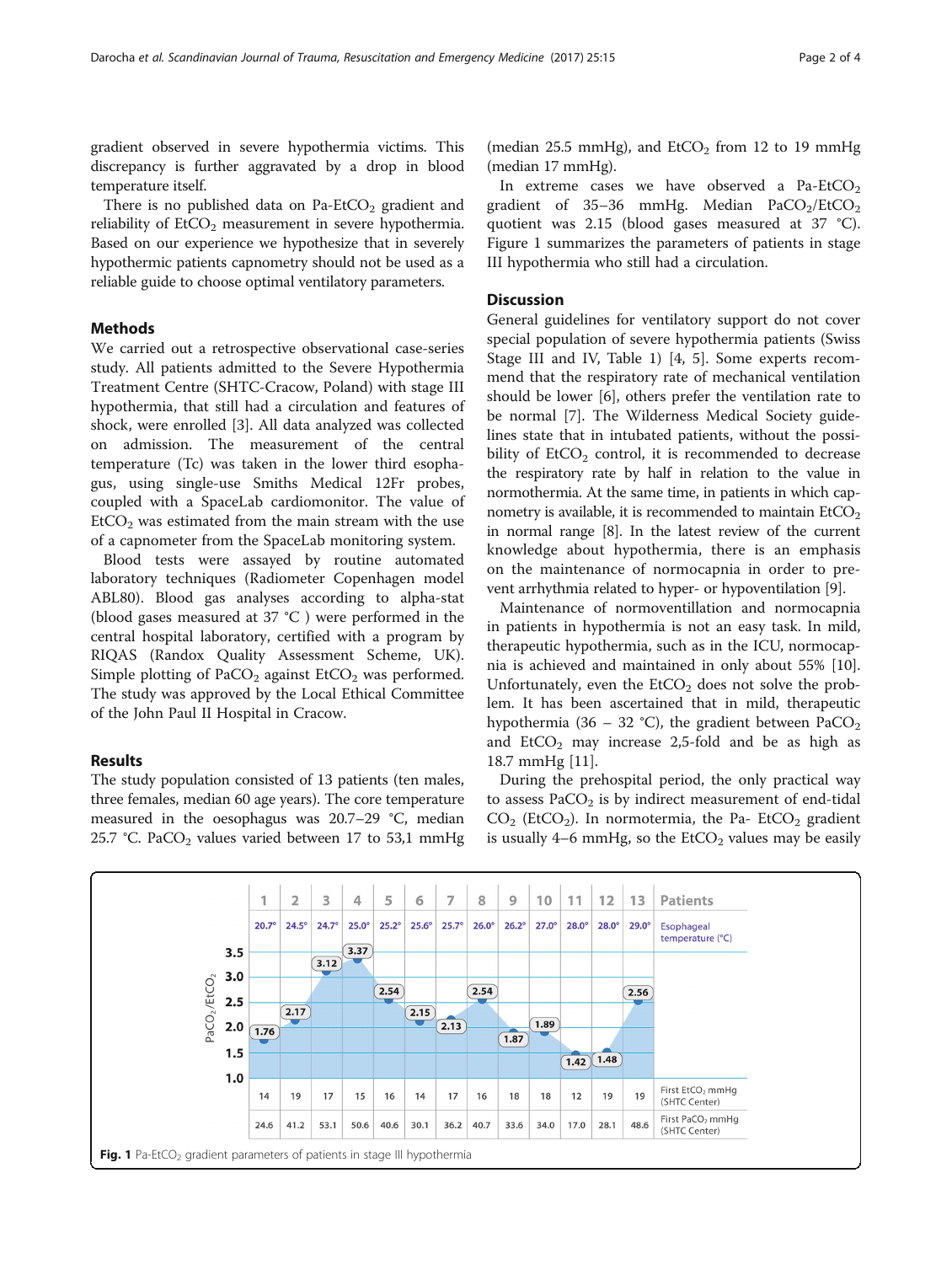<span id="page-2-0"></span>Table 1 Swiss Stage of Hypothermia

| Hypothermia stage Clinical findings |                                                        | Core temperature<br>(if available) |
|-------------------------------------|--------------------------------------------------------|------------------------------------|
| $\mid$ (mild)                       | Conscious; shivering                                   | $35 - 32$ °C                       |
| II (moderate)                       | Impaired consciousness;<br>may or may not be shivering | $<$ 32-28 °C                       |
| III (severe)                        | Unconscious; vital signs present <28 $°C$              |                                    |
| IV.                                 | Vital signs absent                                     | Variable                           |

treated as a baseline for establishing parameters of normoventilation.

However, in our opinion, in significantly decreased core temperatures this is an unreliable guide to ventilation because of the profound metabolic, circulatory and respiratory disturbances, especially within the ventilation - perfusion mismatch, which accompanies severe hypothermia. This has been confirmed by the results obtained in our patients.

The impact of hypothermia on the partial pressure of  $CO<sub>2</sub>$  in arterial blood and acid-base balance has been known for years, especially in cardiac surgery. Two methods of interpreting blood gas results have been proposed. One is the pH-stat strategy in which ventilation is adjusted to maintain  $PaCO<sub>2</sub>$  at 40 mmHg at the patient's current body temperature. Such a correction is difficult to calculate, and is hardly ever used in the adult population [[12](#page-3-0)]. Most centres, including ours, do not use this method, and prefer to use the alpha-stat strategy instead. In this approach, ventilation is adjusted to maintain  $PaCO<sub>2</sub>$  at 40 mmHg at 37 °C, meaning that  $PaCO<sub>2</sub>$  will be <40 mm Hg in hypothermia. The alpha-stat strategy is recommended nowadays for patients with hypothermia [[5](#page-3-0), [9, 13\]](#page-3-0).

The difference between  $EtCO<sub>2</sub>$  and  $PaCO<sub>2</sub>$  (blood gases measured at 37 °C) are generally consistent with the observations conducted by Sitzwohl et al., although this study only looked at patients with mild intraoperative hypothermia (32–36 °C) [[11](#page-3-0)]. The small number of observations obtained so far does not allow us to carry out statistical analysis. Nevertheless, there is a definite trend of increasing Pa-EtCO<sub>2</sub> gradient above 1 as the core temperature falls, although the correlation is not linear, as presented on the Fig. [1](#page-1-0). In our opinion, such a large gradient is a result of both increased  $CO<sub>2</sub>$ solubility as temperature decreases and the increase in ventilation-perfusion disorders, including low cardiac output. Interestingly, Sitzwohl et al. found that the mode of ventilation did not have a significant effect on the Pa-EtCO<sub>2</sub> gradient. Unfortunately, no data concerning the actual parameters of ventilation in the pre-hospital phase has been recorded in our patients, though we hope to obtain this data in a future study.

At present, it is unclear whether the recommendation to mildly hypoventilate patients with hypothermia has clinical significance [\[8](#page-3-0)]. It is worth noting that based on local guidelines, SHTC coordinators routinely recommend the use of normoventilation during transport as part of a lung-protective ventilation strategy (Vt =  $6-$ 7 ml/kg of ideal body weight, PEEP 5 mmHg and ventilatory rate =  $10/min$ , and it should be regarded as the optimal ventilation strategy in adults. We also advocate for avoidance of manual bag-valve ventilation due to its tendency to hyperventilate.

 $EtCO<sub>2</sub>$  monitoring in hypothermic victims should be used not only as proof of correct positioning of the endotracheal tube, but also, as a sign of preserved pulmonary flow, while circulatory instability is reflected by a fall of  $ECO<sub>2</sub>$ . Critically low values suggest cardiac arrest. Such observation may be particularly valuable in the event of cardiac arrest with pulseless electrical activity (PEA), whose confirmation can be very difficult in the pre-hospital phase, where no ultrasound and invasive blood pressure measurement are available.

## Conclusions

A very high Pa-EtCO<sub>2</sub> gradient is found in patients with severe hypothermia.

In patients with severe hypothermia, the  $EtCO<sub>2</sub>$  values should not be used as the main criterion for the selection of ventilatory parameters.

The optimal ventilatory technique in patients with hypothermia should be mechanical lung protective ventilation.

#### Acknowledgements

Not applicable.

#### Funding

Financial support used for the study: The publication was supported by the Faculty of Medicine of Jagiellonian University Medical College (Leading National Research Centre 2012–2017).

Research grant Jagiellonian University - the only financial help in the release of open access.

#### Availability of data and materials

Please contact author for data requests.

## Authors' contributions

TD: designed the study, supervised data collection, took part in manuscript preparation, contributed substantially to the revision of the manuscript, takes responsibility for the paper as a whole. SK: supervised data collection, took part in manuscript preparation, contributed substantially to the revision of the manuscript. AJ, PP, MZ, contributed substantially to the revision of the manuscript. TS, RG, JP, JKK, RD: provided advice on study design, contributed to the revision of the manuscript. All authors read and approved the final manuscript.

#### Competing interests

The authors declare that they have no competing interests.

#### Consent for publication

Written informed consent was obtained from the patients for publication of their individual details in this manuscript.

The consent form is held by the authors and is available for review by the Editor-in-Chief.